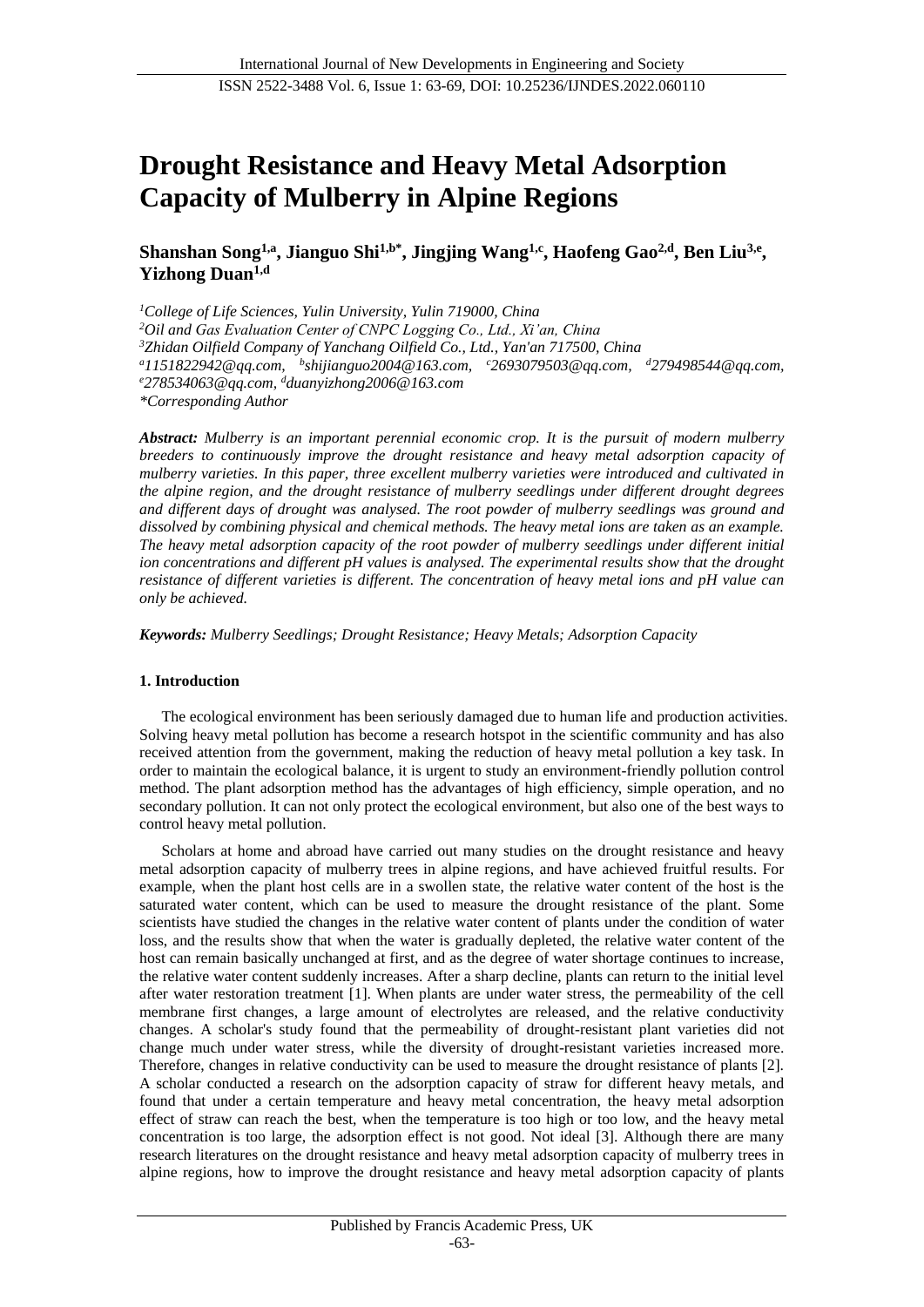needs further research.

In this paper, the drought resistance of plants and the harm of heavy metals are explained in depth, and then the kinetic model of heavy metal adsorption is proposed. Using this model, the adsorption rate of heavy metals can be calculated. Different varieties of mulberry have different drought resistance, and the adsorption capacity of heavy metals needs to be under certain conditions to achieve the best adsorption effect.

## **2. Overview of Drought Resistance and Heavy Metal Pollution**

## *2.1 Plant Drought Resistance*

Plant resistance to drought generally refers to the ability of terrestrial plants to adapt to arid environments. Since terrestrial plants often live in arid environments, they have developed different drought resistance functions during long-term adaptation. From a morphological point of view, common terrestrial plants have cuticles on the surrounding surface, and the palisade cells are closely arranged. If there is a drought, the plant leaves will form a tube shape to maintain water. Generally speaking, the opening of stomata in the leaves of plants can control the evaporation of water, and some induction methods can enhance the resistance of plants to drought [4-5].

## *2.2 Heavy Metal Hazards*

## (1) Hazards of metals to water bodies

In the new century, with the continuous improvement of people's living standards and the rapid development of economic level, in order to meet the needs of life and production, a large amount of industrial wastewater is produced. These industrial wastewater contains a large number of different heavy metals, and the wastewater is discharged into rivers, rivers, lakes, In the sea, the concentration of heavy metals in the water body exceeds the standard, and the organisms in the water cannot decompose these heavy metals, which also pollutes the environment and deteriorates the water source. Industrial wastewater and waste contribute to the accumulation of heavy metal pollution in water systems. Since microorganisms in water cannot effectively decompose heavy metal ions, the situation of heavy metal pollution is becoming more and more serious, which is very harmful to the environment, human survival and social development, making the prevention and control of heavy metal pollution more and more important [6]. The content of copper, zinc, cadmium and lead in most aquatic systems exceeds the standard, resulting in serious pollution in downstream areas and great potential safety hazards. Once heavy metals enter the aquatic environment, they will affect the survival of aquatic organisms and destroy the entire water balance [7]. Due to the high toxicity of heavy metals, the people and the government have increased the importance of sewage treatment, and the current plan for sewage treatment has been in progress.

#### (2) Harmful effects of heavy metals on soil

From the current social development point of view, wastewater can be divided into domestic wastewater, industrial wastewater, chemical wastewater, etc. [8]. The heavy metal content in domestic sewage is actually relatively low, but it is delayed due to the rapid growth of the industry. During the development of environmental protection projects, a large amount of industrial wastewater is directly discharged without treatment. The drainage pipe network mixed with domestic sewage flows into natural irrigation water or directly into the irrigation water in agricultural areas, resulting in heavy metal pollution of large-scale agricultural areas [9]. The ecological environment not only provides air for human survival, but also provides necessary nutrients for the growth of plants, and plants are the basis of human growth. My country's soil heavy metal pollution problem is becoming more and more serious, resulting in various joint reactions, and even destroying ecological diversity. At present, nearly 20% of the land in my country is polluted by heavy metals, and the polluted area is still increasing [11]. Soil contamination is not so intuitive and not so easily detectable by humans. With the accumulation of heavy metals in the soil, the farmland area of farmers is affected. Heavy metals in the cultivated soil, such as cadmium, arsenic and copper, are the most serious pollutants exceeding the standard [12]. After soil pollution, this will also lead to some other environmental damage problems.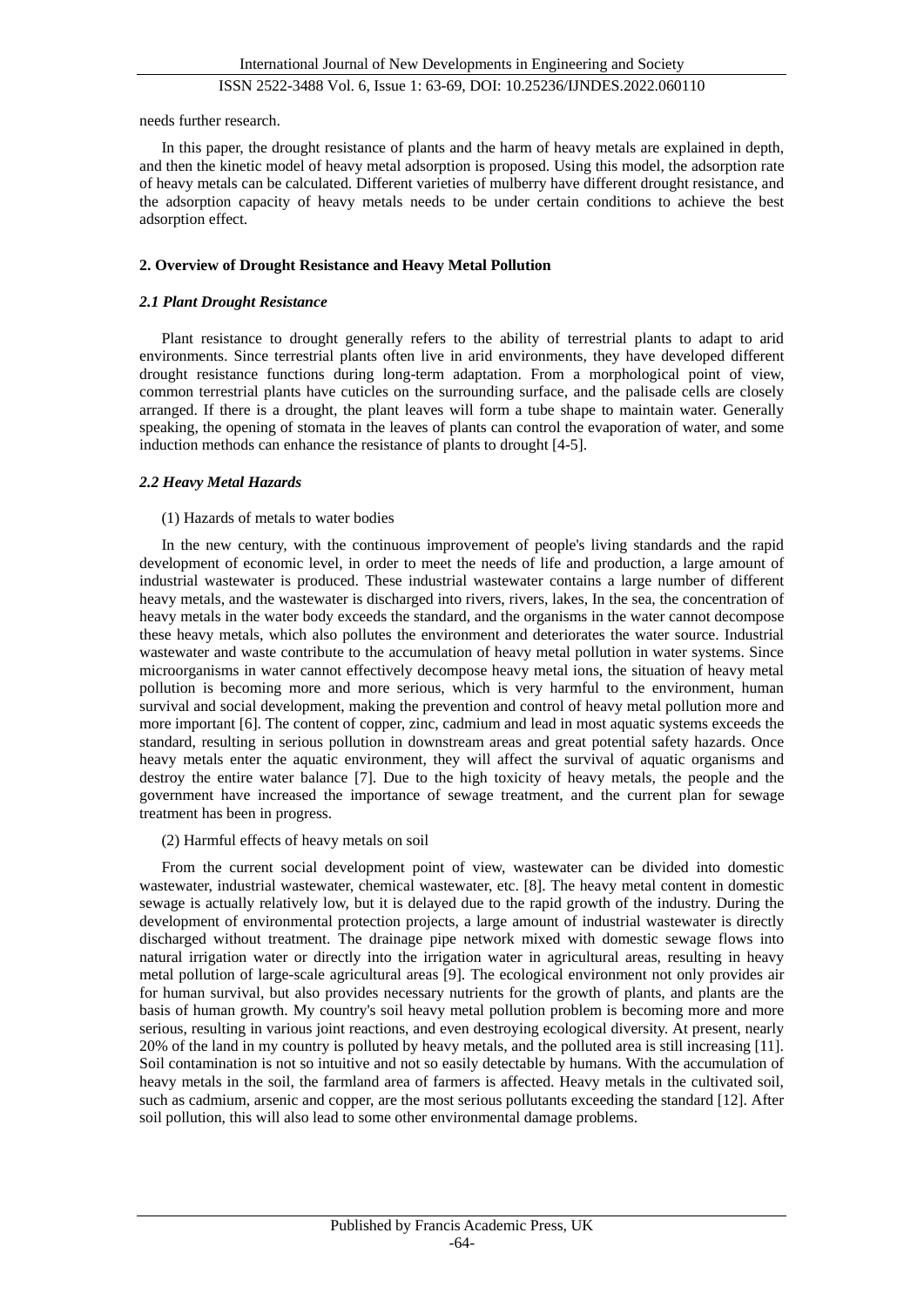#### *2.3 Adsorption Kinetics*

The adsorption process is usually analyzed using first- and second-order kinetic equations. The first-order kinetic model is based on the assumption that the absorption is affected by the diffusion process; the second-order error kinetic model suggests that the absorption process is controlled by a chemical absorption mechanism, manifesting as a variety of compounds [13-14].

The first-order kinetic equation is:

$$
\ln (p_{m} - p_{t}) = \ln p_{m} - At (1)
$$

Among them, A represents the rate constant number (min-1) of the first-order velocity equation,

 $p_m$  represents the equilibrium absorption capacity (mg/g);  $p_t$  represents the absorption capacity relative to the metal ion at time t  $(mg/g)$ 

The second-order kinetic equation is:

$$
\frac{t}{p_{t}} = \frac{1}{B p_{m}^{2}} + \frac{1}{p_{m}} t
$$
 (2)

Among them, B represents the second-order rate equation adsorption rate constant ( $g/mg \times min$ ).

#### **3. Experimental Research**

#### *3.1 Experiment Preparation*

In the drought resistance experiment, the mulberry seedlings were first cultivated in outdoor pots, as shown in Figure 1. Three excellent varieties of mulberry seedlings suitable for alpine regions were selected, and were labelled as A seedling, B seedling and C seedling respectively.



*Figure 1: Potted cultivation of mulberry seedlings*

In an adsorption experiment for heavy metals, the copper ions in the sewage were adsorbed and removed from the roots of mulberry saplings after cleaning, ultrasonication, pulverization and drying, and by changing the experimental conditions (such as the initial ion concentration and pH value of heavy metal copper) on the adsorption characteristics of heavy metals in the roots of mulberry seedlings.

## *3.2 Experimental Method*

Weigh about 10 mg of the mulberry seedling root powder before separation and purification and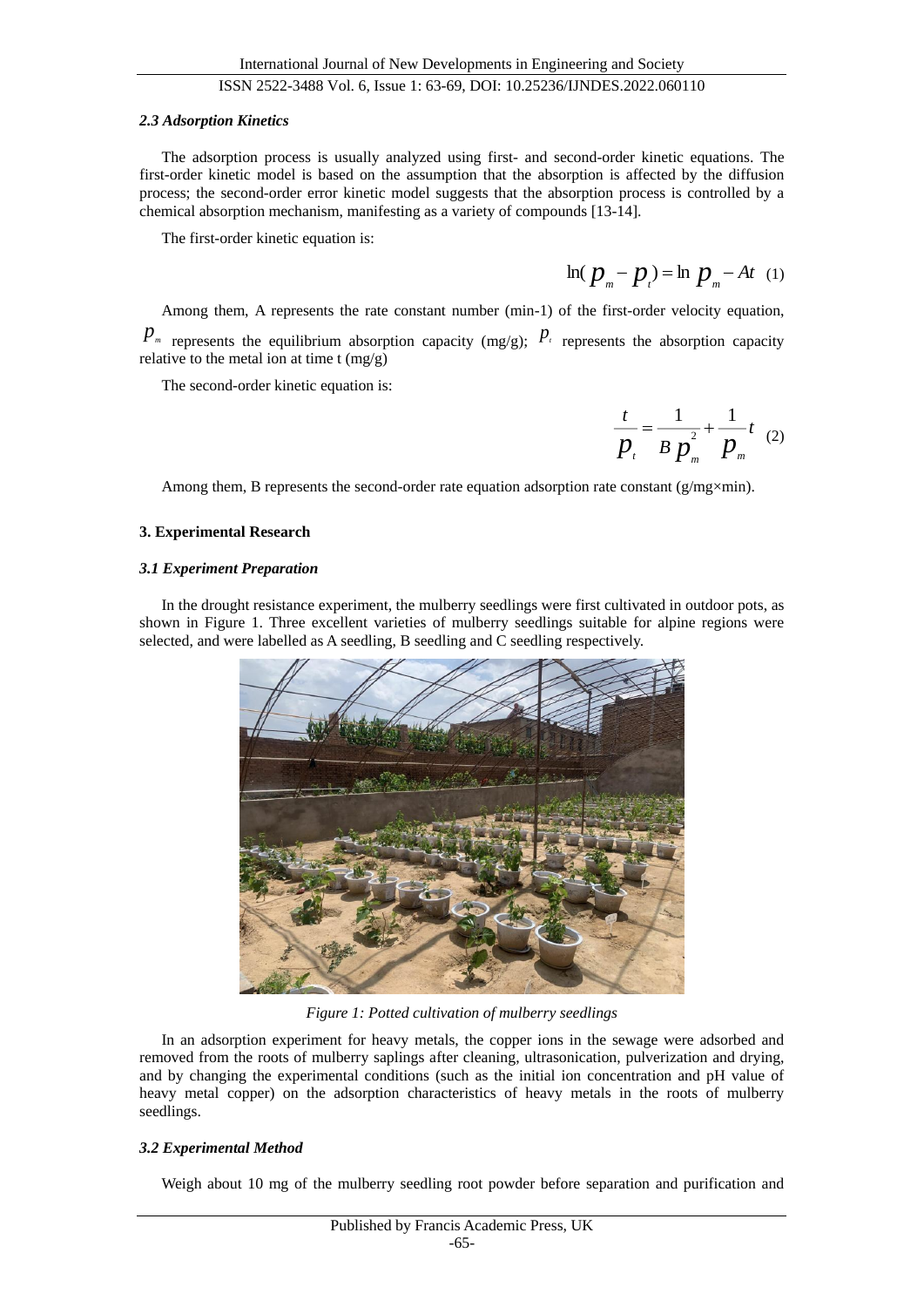after separation and purification, mix with 10 mg/L copper ion solution, dissolve the absorption liquid of root powder evenly with ultrasonic waves, and centrifuge the mixed solution every five minutes. According to the ratio of Cu2+, the spectrophotometer measures the concentration of copper ions at the absorption wavelength at the maximum absorption wave, and quickly measures the concentration of copper ions in the solution. Calculate the adsorption rate, determine the adsorption amount and removal rate, and analyze the results of the experimental data processing.

## **4. Analysis of Experimental Results**

#### *4.1 Drought Resistance Research*



*Figure 2: Changes in the total transpirational water consumption of three mulberry seedlings throughout the day under different drought degrees*

It can be seen from Figure 2 that the total daily water consumption of the three mulberry seedlings is inversely proportional to the degree of drought stress. Under normal water conditions, the total daily water consumption of the three seedlings was relatively large, and the order (from largest to smallest) was: mulberry tree  $A >$  mulberry tree  $C >$  mulberry tree B.



*Figure 3: Relative water content of three mulberry seedlings under different drought days*

As shown in Figure 3, the relative value of water content of the three mulberry seedlings decreased with the increase of the number of drought days. When the number of drought days was 10 days, the relative value of water content of the mulberry seedling A was greater than that of the other two mulberry seedlings. When the drought days are 20-40 days, the relative value of water content of No. C mulberry seedlings is the largest, when the dry days are 50 and 60 days, the relative value of water content of No. A mulberry seedlings is the largest, and relative value of water content of No. B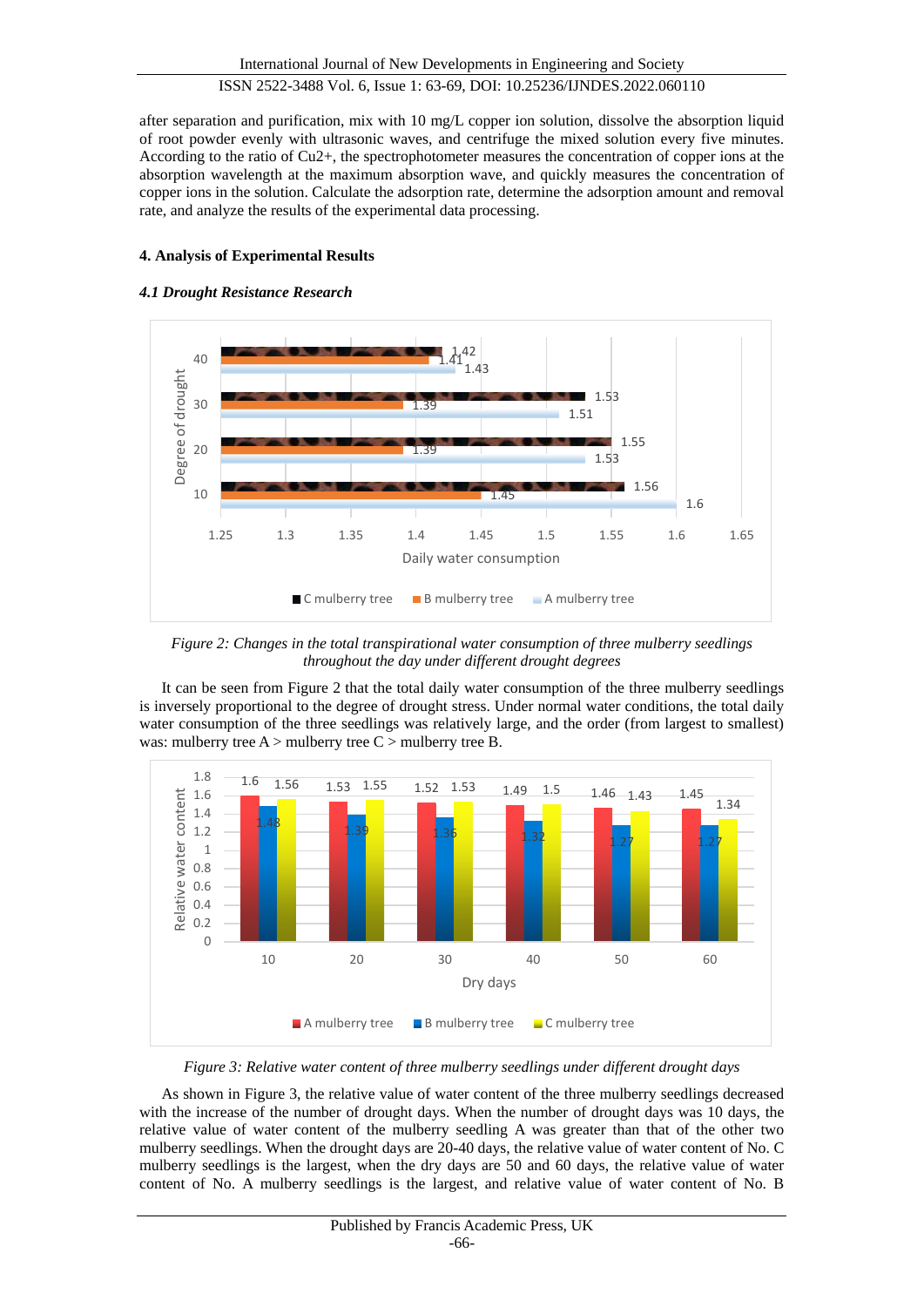mulberry seedlings was always lower than that of No. A and No. B mulberry seedlings.

#### *4.2 Study on the Adsorption Capacity of Heavy Metals*



(1) Influence of initial ion concentration

*Figure 4: Copper ion removal rates at different initial concentrations of copper ions*

During the experiment, the higher the ion concentration, the worse the adsorption effect. In this experiment, under the condition of neutral pH value, the change of the copper adsorption performance of the root and seedling powder to heavy metals with the ion concentration ranging from 5 to 30 mg/L was investigated. As shown in Figure 4. It can be seen from the figure that when the Cu2+ concentration is 5.0 mg/L, the removal rate of Cu2+ from the root powder before separation and purification is 37%, and the removal rate of Cu2+ after separation and purification is 52%. With the increase of the initial concentration of Cu2+, the removal rate of Cu2+ by the roots of mulberry seedlings before and after separation and purification showed a downward trend, indicating that the adsorption effect gradually weakened with the increase of the initial concentration of Cu2+. Generally, when the dosage of mulberry root powder is certain, under a certain concentration, the absorption site of the root is gradually saturated. As the concentration of copper ions increases, the contact between copper ions and free radicals increases, and the absorption capacity increases. However, due to the limited absorption capacity of the root system, the absorption rate will be reduced. The absorption efficiency of free radicals is the highest at lower concentrations, and it can be found that the ion concentration is too high or too low, which does not help the absorption of root powder. The comparison shows that under different concentrations of copper ions, the removal rate after separation and purification is better than that before separation, and the activity is stronger. This may be because the mulberry root powder is cleaner after separation and cleaning, with stronger chemical effects and more active functional groups, which will have a higher absorption rate under the same conditions.

#### (2) The influence of pH

The experiment investigated the change of the copper adsorption performance of the root powder to heavy metals between the initial concentration of 15 mg/L and pH 3 to 8, as shown in Table 1.

| Before separation and purification |      |      | 26.7 | דר<br>41.1 | 24.9 | 18.8 |
|------------------------------------|------|------|------|------------|------|------|
| After separation and purification  | 23.5 | 29.6 | 31.8 | 35.5       | 32.0 | 27.9 |

*Table 1: Copper ion removal rate (%) at different pH values*

It can be seen from Table 1 that in the range of pH from 3 to 6, the removal rate of root powder before and after separation and purification increases with the increase of pH, and the adsorption amount increases. The separated and purified root powder has stronger chemical effect, and the highest removal rate of copper ions reaches 35.5%. The biological activity of root powder requires the best pH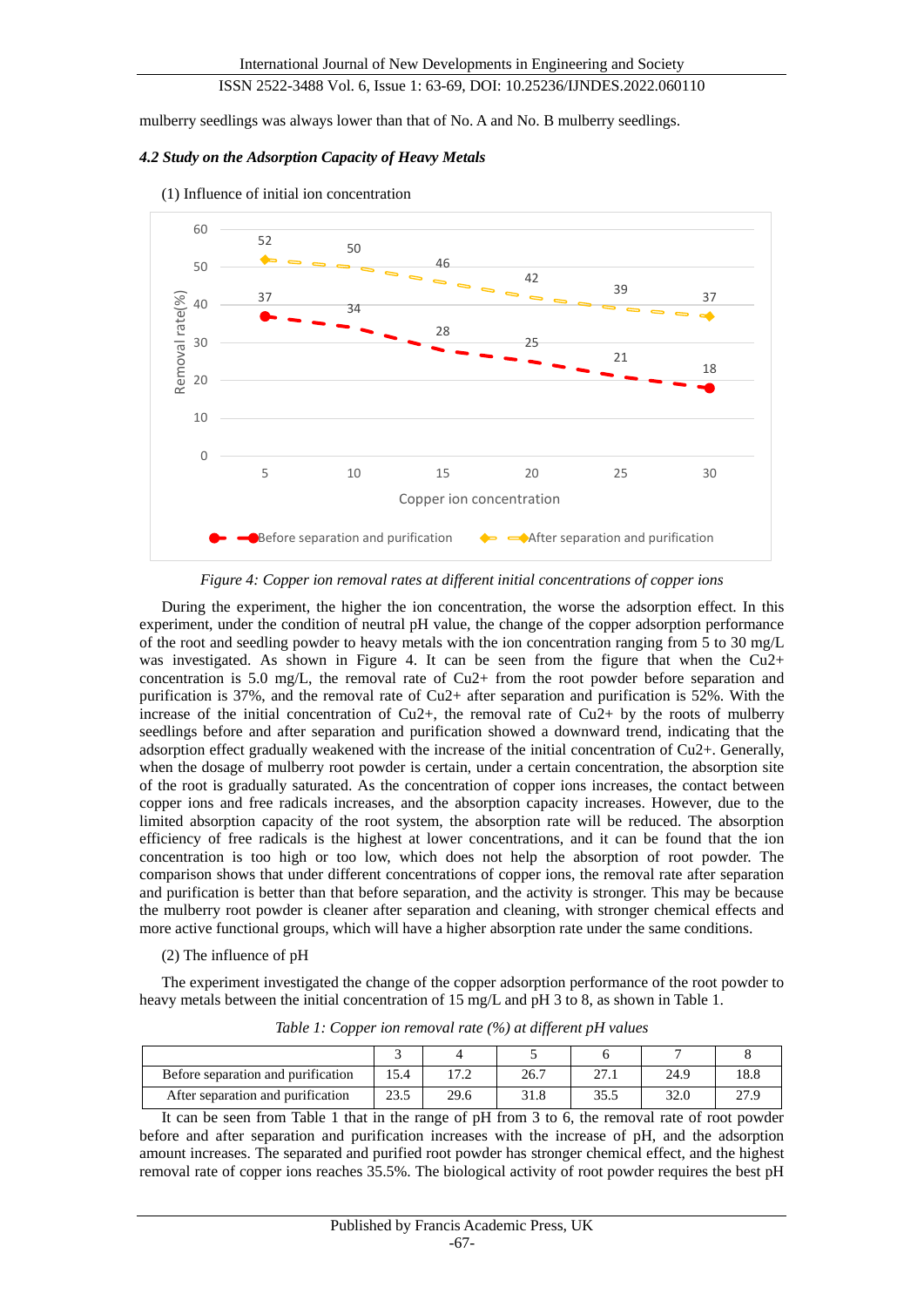conditions. When the pH value slowly rises from 3 to a neutral value, the removal rate of heavy metals by root powder shows an upward trend. ) has a higher adsorption efficiency, and when the pH value increases to alkaline, the removal rate of heavy metals decreases. It can be seen that low or high pH is not suitable for the adsorption of heavy metal copper by mulberry powder, which also proves that the neutral acid environment is more conducive to the absorption of heavy metals by root powder.

#### **5. Conclusion**

In this paper, in the drought resistance experiment of mulberry trees in alpine regions, three varieties of mulberry seedlings were first cultivated by pot culture method, and the transpiration water consumption of mulberry seedlings was tested under different drought conditions. The transpiration water consumption is the least. The relative water content of mulberry seedlings was tested under the conditions of different drought days, and it was found that the relative water content of seedlings A was larger. The adsorption experiments of copper under different conditions showed that with the increase of the initial concentration of copper ions, the removal rate of the root powder gradually decreased. When the pH value is neutral and acidic, the removal rate of copper ions is the largest. Therefore, it can be seen that the strongest adsorption capacity can be achieved under the condition of a certain concentration and a certain pH value.

#### **Acknowledgements**

Thanks to the supports by National Natural Science Foundation of China, the Cooperation Project of Industry-University-Research of Yulin, the Doctoral Research Start-up Foundation Project of Yulin University, the Project of Science and Technology Bureau of Yulin High-tech Area.

#### **Authors' Contributions**

Jianguo Shi conceived and designed the study. Shanshan Song and Jingjing Wang performed the experiments. Haofeng Gao and Ben Liu contributed materials/analysis tools. Shanshan Song and Jingjing Wang revised the paper. All authors approved and helped shape the final manuscript.

#### **Acknowledgement**

This work was supported by the Science and Technology Projects in Shaanxi Province (2022FP-35) from Jianguo Shi, the Science and Technology Projects in Shaanxi Province (2022NY-147) from Yizhong Duan, the Project of Science and Technology Bureau of Yulin High-tech Area (CXY-2021-85) from Yizhong Duan, the Doctoral Research Start-up Foundation Project of Yulin University (18GK15).

#### **Availability of Data and Materials**

The data-sets used and/or analysed during the current study available from the corresponding author on reasonable request.

#### **References**

*[1] Azizi S , Kouchaksaraei M T , Hadian J , et al. Dual inoculations of arbuscular mycorrhizal fungi and plant growth-promoting rhizobacteria boost drought resistance and essential oil yield of common myrtle[J]. Forest Ecology and Management, 2021, 497(123–138):119478.*

*[2] Klein T . A race to the unknown: Contemporary research on tree and forest drought resistance, an Israeli perspective[J]. Journal of arid environments, 2020, 172(Jan.):104045.1-104045.8.*

*[3] Maulidah N I , Tseng T S , Chen G H , et al. Transcriptome analysis revealed cellular pathways associated with abiotic stress tolerance and disease resistance induced by Pseudomonas aeruginosa in banana plants[J]. Plant Gene, 2021, 27(36–42):100321.*

*[4] Luis Moreno J , Torres I F , Garcia C , et al. Land use shapes the resistance of the soil microbial community and the C cycling response to drought in a semi-arid area[J]. Science of The Total Environment, 2018, 648(PT.839-1672):1018-1030.*